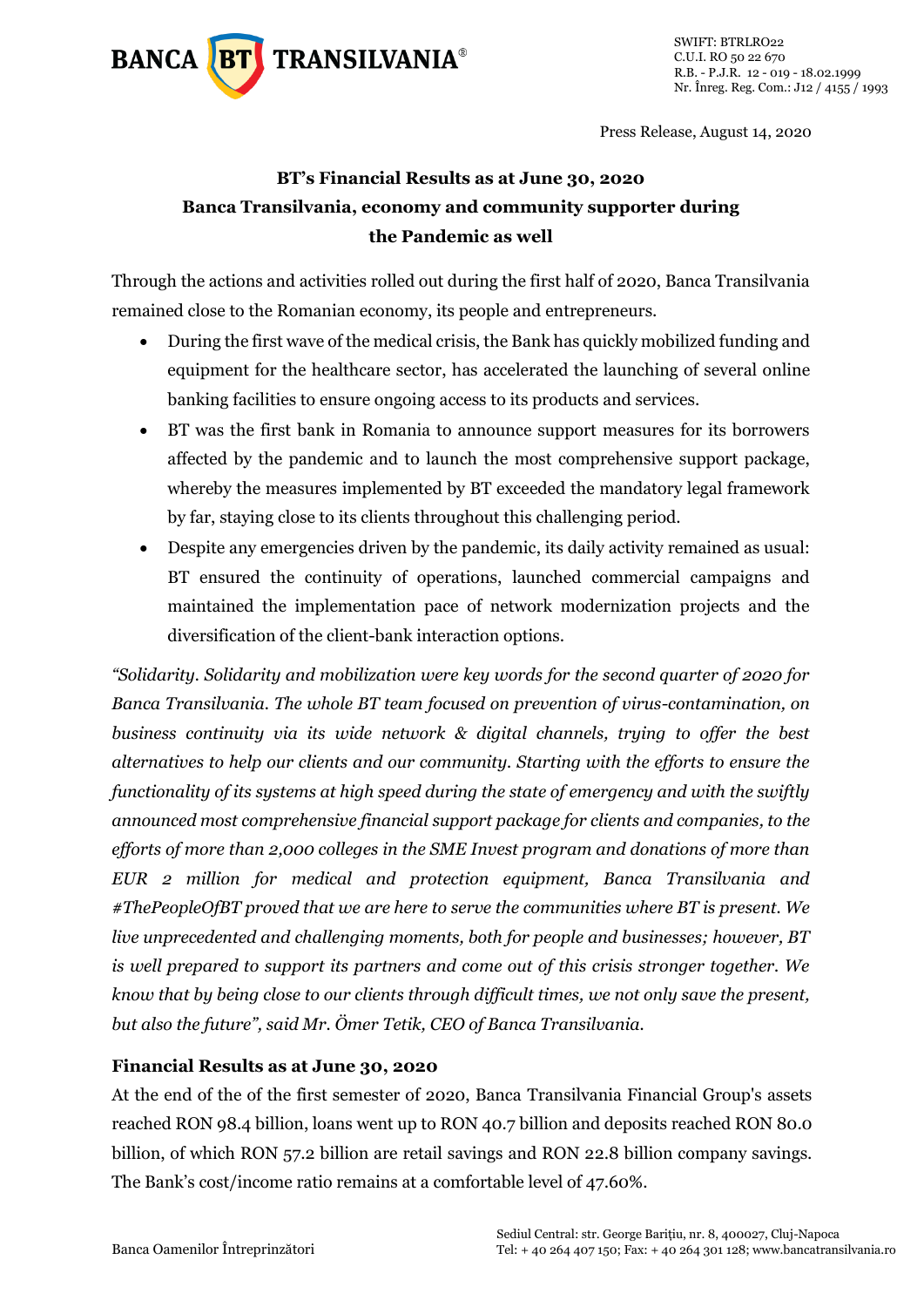

BT Group's net consolidated profit is RON 690.06 million, out of which the Bank's profit amounts to RON 607.41 million. The subsidiaries and the capital investments contributed with over RON 82 million to the BT Group's profit.

Non-performing exposures, according to EBA, amount to 4.35% as at June 30, 2020. The total provision coverage ratio, as per the applicable EBA standards, is 107%. If the collateral is also taken into account, the coverage ratio amounts to 126%. The bank's CAR is 19.67% (profit for the year excluded) and 20.91% (profit for the year included).

The impact of the current context on the loan portfolio impairment stands rooted in a prudent approach. Modifications to impairment methodology were in line with regulator's guidelines and best market practices. Considering the effect of the healthcare and economic crisis, the cost of risk during H1 of 2020 was of 1.3%, compared to 0 during the same period of 2019, thus the outstanding balance of provisions increased by 16.5% to RON 2,951 mn, as compared to end of 2019 (RON 2,533 mn).

#### **Financing to Romanians in the First Six Months**

During the period January-June, 2020 Banca Transilvania granted over 68,000 loans to companies and retail clients. Company loans in this period amount to more than RON 3.6 billion. The Bank counts approx. 2.9 million Retail clients, 325,000 SME & Micro clients and more than 10,000 active corporate clients.

#### **BT's Involvement in the COVID-19 Context**

- Banca Transilvania's contribution for the prevention and management of the pandemic, as well as for people's access to testing and treatment exceeded EUR 2 million - in cash and medical equipment. Support for hospitals in more than 30 cities was provided. Besides the donation itself, #ThePeopleOfBT were involved, day and night, in the procurement of materials and equipment in a scarcity period everywhere in the world.
- More than 41,000 retail and company clients had their installments deferred.
- BT is the main bank in the SME Invest program and by the end of June, the Bank had approved under this program approx. 4,000 SME loans, supporting companies that mean more than 60,000 jobs.
- From the onset of the pandemic until the end of June, 2020, 12 online banking facilities were launched, among which: the digital card uploaded in the BT Pay app before the client receives the physical card; online opening of current accounts (NEOcont); possibility to withdraw cash from all the bank's ATMs with the mobile phone, via BT Pay; donations over the phone; launch of online shopping hubs with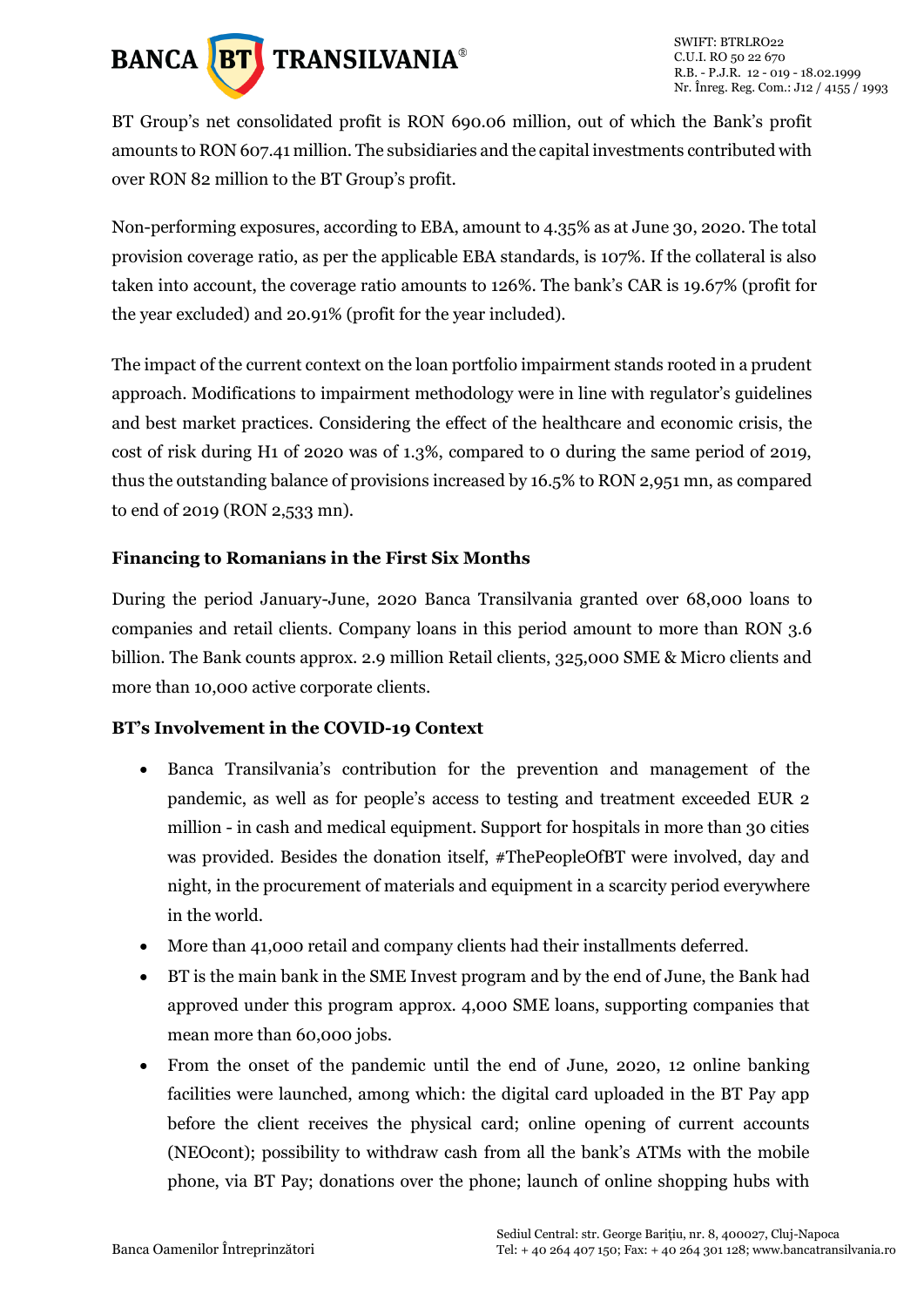# **BANCA BT** TRANSILVANIA®

retailers that are BT's clients, i.e. #RightAtYourPlace and #OnTheGo; the possibility for the companies to order Meal Voucher Cards online, via the BT Tichet app, etc.

- The bank has reached more than 1 million unique cards in the BT Pay, Apple Pay, Fitbit Pay and Garmin Pay wallets, and the number of mobile phone payments went up 5 times in June 2020 vs, June 2019.
- Out of more than 1,700 BT ATMs, almost 520 are BT Express Plus multifunctional ATMs, supporting self-banking, cash deposit and FX operations, 24/7. In the first 6 months of this year, the number of cash deposit operations via BT Express Plus exceeded 4.6 million, which means almost 780,000 operations/month;
- More than 100,000 cash withdrawals have been performed with BT Pay.
- More than 30,000 cards issued in Romania by other banks and finetchs have been enrolled for money transfers in BT Pay.
- 7 times more interactions in the BT Visual Help application in the period March-June 2020, vs. January-February, 2020. The month-on-month growth was steady, reaching to almost 83,000 in June.
- [I Ask BT](http://intreb.bancatransilvania.ro/) was one of the most accessed communication channels of Banca Transilvania from the start of the pandemic until the end of June, with 900,000 visitors and more than 1.2 million visits in March-June, 2020. The peak was on April 14, when the site registered almost 23,000 visitors. There was a 73% increase in the number of visitors in H1 2020 vs. H1 2019.
- The Bank kept the same recruitment pace for new employees in H1 as in H1 2019, counting 500 new team members.
- The number of BT24 Internet Banking users exceeded 1.3 million in H1, 2020, i.e. +10% vs. the same period of the last year, while Mobile Banking users count 880,000, +28% vs. H1, 2019. Transaction volumes via Internet Banking and Mobile Banking grew by 14% as compared to the H1, 2019.
- 27 BT units were modernized from the beginning of the pandemic until June 30, of which 9 are relocated, continuing with the last year's pace. This has a positive impact on approx. 227,000 clients and 330 BT employees in 21 cities.

### **BT's Priorities by the End of the Year: Solidarity, Economy Support and Further Implementation of the Online Banking Plans**

Banca Transilvania will continue to finance the population and the companies, while staying involved in managing the pandemic challenges.